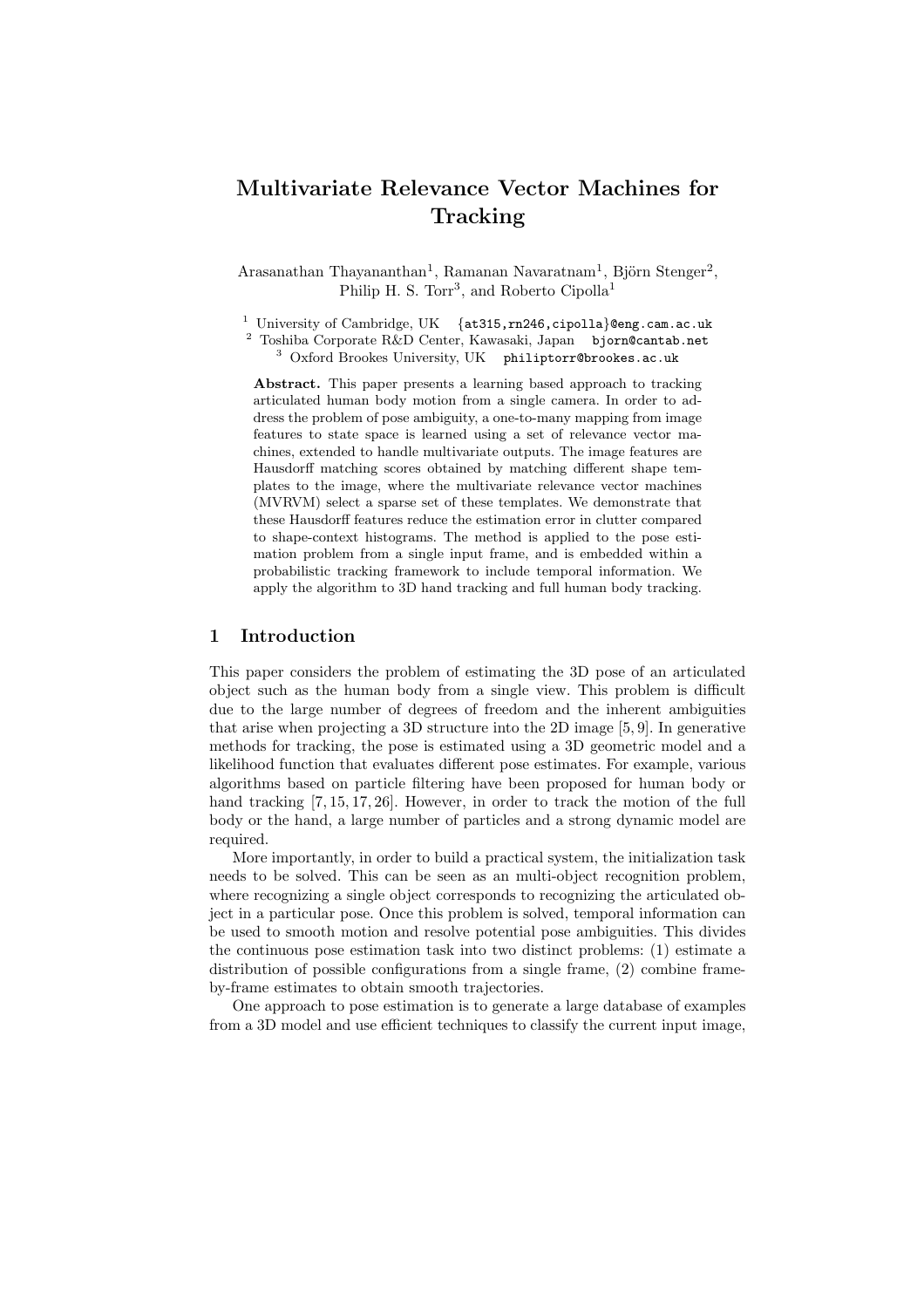

Fig. 1. (a) Multiple mapping functions. Given a single view, the mapping from image features to pose is inherently one-to-many. Mutually exclusive regions in state space can correspond to overlapping regions in feature space. This ambiguity can be resolved by learning several mapping functions from the feature space to different regions of the state space. (b) Feature extraction. The features are obtained from matching costs (Hausdorff fractions) of shape templates to the edge map. These costs are used for creating the basis function vector  $\phi^{HD}$ .

e.g. using hierarchical search [18] or hashing techniques [14]. The main problem in this approach, however, is the very large number of templates required to represent the pose space. The number of templates depends on the range of possible motion and required accuracy, and can be in the order of hundreds of thousands of templates [14]. Only a fraction of the templates is searched for each query image, however all templates need to be stored.

The method for hand pose estimation from a single image by Rosales *et al.* addressed some of these issues [13]. Image features were directly mapped to likely hand poses using a set of specialized mappings. A 3D model was projected into the image in these hypothesized poses and evaluated using an image based cost function. The features used were low-dimensional vectors of silhouette shape moments, which are often not discriminative enough for precise pose estimation.

Agarwal and Triggs proposed a method for selecting relevant features using RVM regression [1]. The used image features were shape-contexts [4] of silhouette points. Pose estimation was formulated as a one-to-one mapping from the feature space to pose space. This mapping required about 10% of the training examples. The method was further extended to include dynamic information by joint regression with respect to two variables, the feature vector and a predicted state obtained with a dynamic model [2]. There are two concerns with this approach. Firstly, features from a single view, such as silhouettes, are often not powerful enough to solve the pose ambiguity problem. The mapping from silhouette features to state space is inherently one-to-many, as similar features can be generated by regions in the parameter space that are far apart, see figure  $1(a)$ . Hence it is important to maintain multiple hypotheses over time. The second concern is that shape-context features have been shown to be sensitive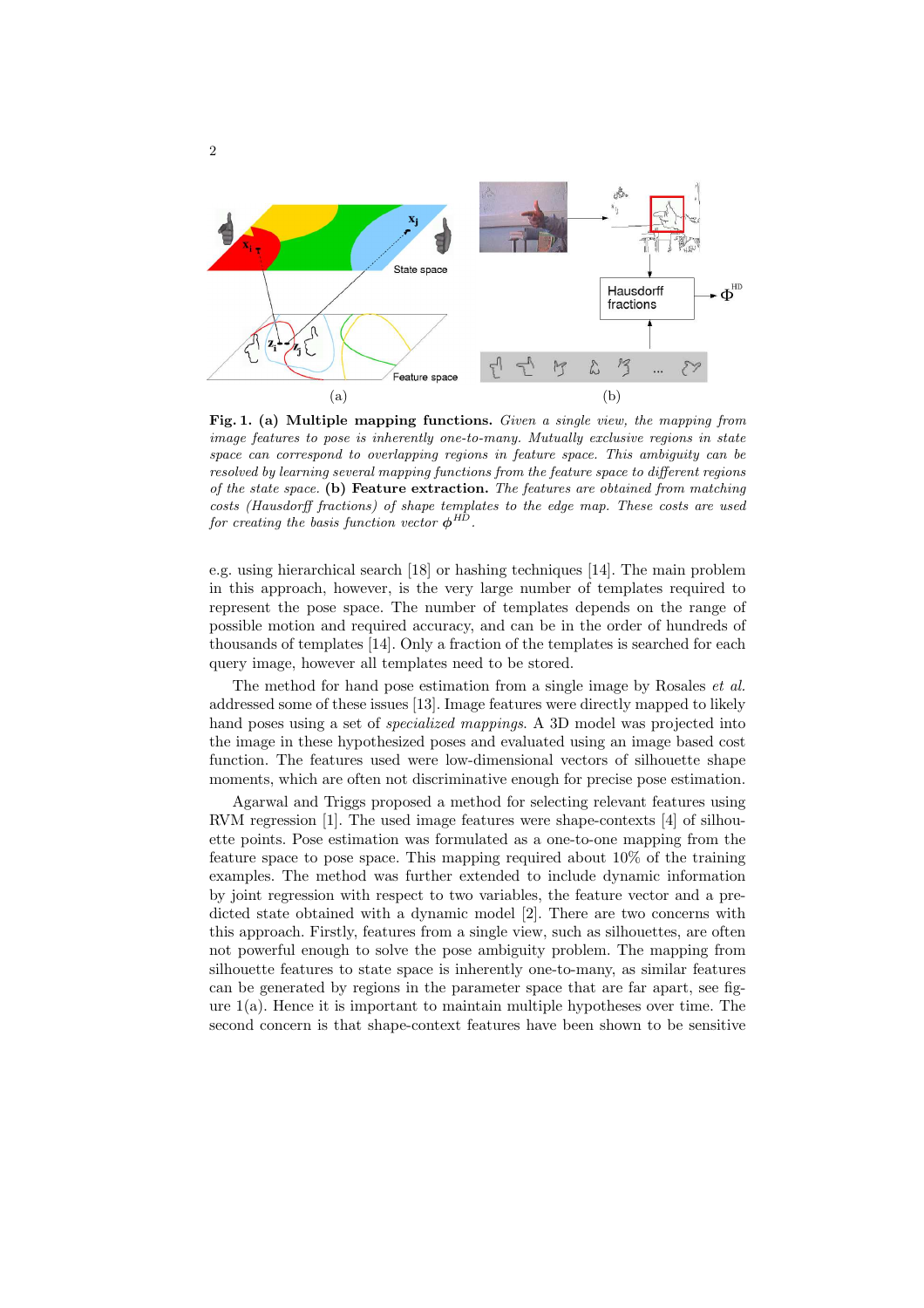to background clutter [20] and hence a relatively clean silhouette is needed as input. In this paper we propose the use of robust measures that are based on edge-based template matching. Edge-based matching has been used in a number of pose estimation and tracking algorithms [8, 12, 18, 23].

In this paper the pose estimation problem from template matching is formulated as learning one-to-many mapping functions that map from the feature space to the state space. The features are Hausdorff matching scores, which are obtained by matching a set of shape templates to the edge map of the input image, see figure  $1(b)$ . A set of RVM mapping functions is then learned to map these scores to different state-space regions to handle pose ambiguity, see figure  $1(a)$ . Each mapping function achieves sparsity by selecting only a small fraction of the total number of templates. However, each RVM function will select a different set of templates. This work is closely related to the work of Sminchisescu et al. [16] and Agarwal et al. [3]. Both follow a mixture of experts [11] approach to learn a number of mapping functions (or experts). A gating function is learned for each mapping function during training, and these gating functions are then used to assign the input to one or many mapping functions during the inference stage. In contrast, we use likelihood estimation from projecting the 3D-model to verify the output of each mapping function.

The main contributions of this paper are (1) an EM type algorithm for learning a one-to-many mapping using a set of RVMs, resulting in a sparse set of templates, (2) an extension of the RVM algorithm to multivariate outputs, (3) improving the robustness to image clutter using Hausdorff fractions, and (4) the application to the pose estimation problem and embedding within a probabilistic tracking framework.

The rest of the paper is organized as follows: The algorithm for learning the one-to-many mapping using multiple RVMs is introduced in section 2. Section 3 describes a scheme for training the parameters of a single RVM mapping function with multivariate outputs and section 4 explains the image features, which are based on Hausdorff matching. The pose estimation and tracking framework is presented in section 5, and results on hand tracking and full body tracking are shown in section 6. We conclude in section 7.

#### 2 Learning multiple RVMs

The pose of an articulated object, in our case a hand or a full human body, is represented by a parameter vector  $\mathbf{x} \in \mathbb{R}^M$ . The features **z** are Canny edges extracted from the image. Given a set of training examples or templates  $V =$  $\{v^{(n)}\}_{n=1}^N$  consisting of pairs  $v^{(n)} = \{(\mathbf{x}^{(n)}, \mathbf{z}^{(n)})\}$  of state vector and feature vector, we want to learn a one-to-many mapping from feature space to state space. We do this by learning  $K$  different regression functions, which map the input z to different regions in state space. We choose the following model for the regression functions

$$
\mathbf{x} = \mathbf{W}^k \boldsymbol{\phi}(\mathbf{z}) + \boldsymbol{\xi}^k,\tag{4}
$$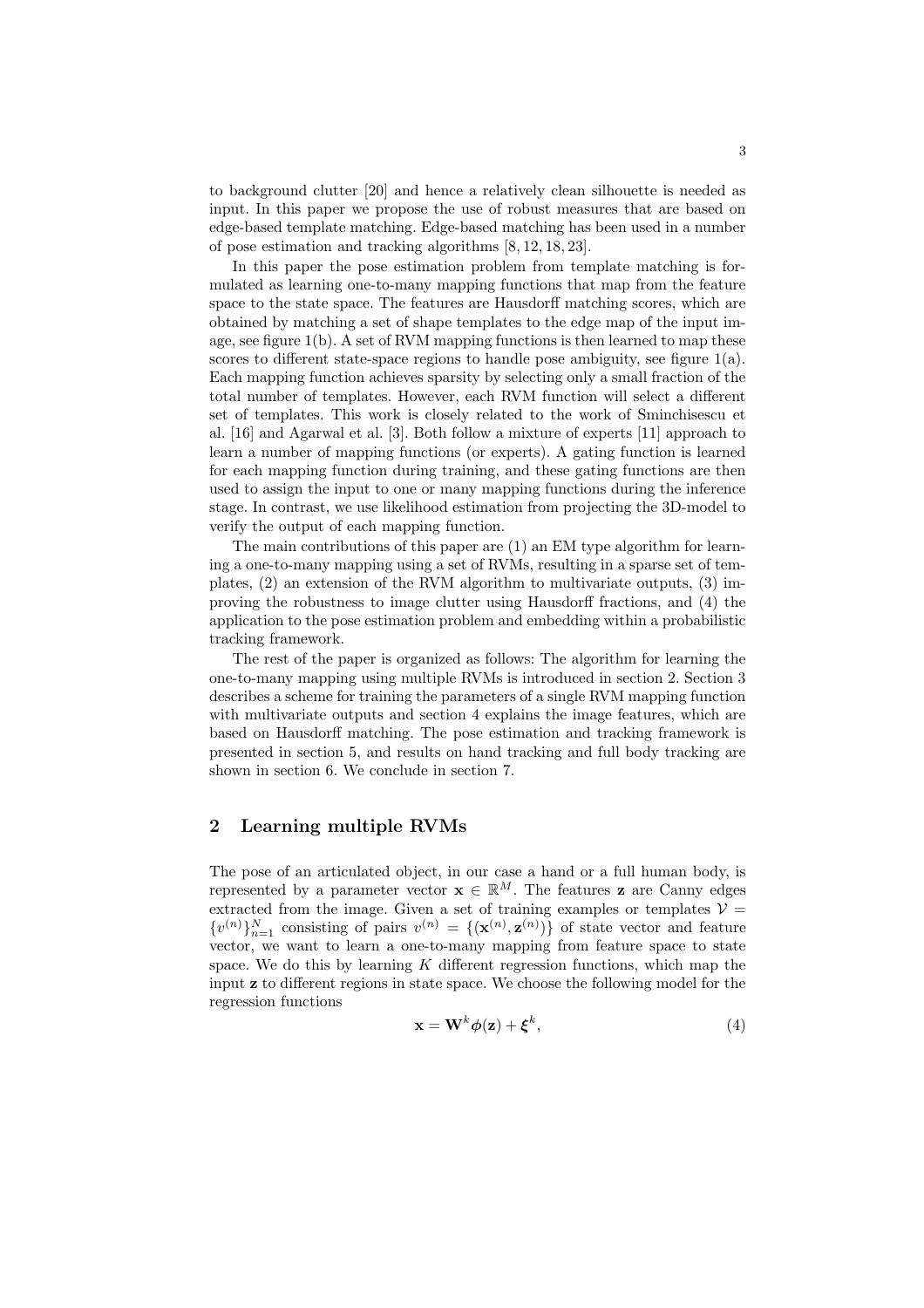# 1. Initialize

Partition the training set  $V$  into K subsets by applying the K-means algorithm on the state variable  $x_n$  of each data point  $v_n$ . Initialize probability matrix C. 2. Iterate

#### (i) Estimate regression parameters

Given the matrix  $\mathbf{C} \in \mathbb{R}^{N \times K}$ , where element  $c_{nk} = c_k^{(n)}$  is the probability that sample point n belongs to mapping function k, learn the parameters  $\{ {\bf W}^k,{\bf S}^k \}$  of each mapping function, by multivariate RVM regression minimizing the following cost function

$$
L^{k} = \sum_{n=1}^{N} c_{k}^{(n)} \left(\mathbf{y}_{k}^{(n)}\right)^{T} \mathbf{S}^{k} \left(\mathbf{y}_{k}^{(n)}\right), \text{ where } \mathbf{y}_{k}^{(n)} = x^{(n)} - \mathbf{W}^{k} \phi(\mathbf{z}^{(n)}).
$$
 (1)

Note: for speed up, samples with low probabilities may be ignored.

(ii) Estimate probability matrix C

Estimate the probability of each example belonging to each of the mapping function:

$$
p(\mathbf{x}^{(n)}|\mathbf{z}^{(n)}, \mathbf{W}^k, \mathbf{S}^k) = \frac{1}{2\pi |\mathbf{S}|^{1/2}} \exp\left\{-0.5\left(\mathbf{y}_k^{(n)}\right)^T \mathbf{S}^k\left(\mathbf{y}_k^{(n)}\right)\right\} ,\qquad(2)
$$

$$
c_k^{(n)} = \frac{p(\mathbf{x}^{(n)}|\mathbf{z}^{(n)}, \mathbf{W}^k, \mathbf{S}^k)}{\sum_{j=1}^K p(\mathbf{x}^{(n)}|\mathbf{z}^{(n)}, \mathbf{W}^j, \mathbf{S}^j)}.
$$
(3)

where  $\xi^k$  is a Gaussian noise vector with **0** mean and diagonal covariance matrix  $\mathbf{S}^k=diag\left\{(\sigma_1^k)^2,\ldots,(\sigma_M^k)^2\right\}.$  Here  $\boldsymbol{\phi}(\mathbf{z})$  is a vector of basis functions of the form  $\phi(\mathbf{z}) = [1, G(\mathbf{z}, \mathbf{z}^{(1)}), G(\mathbf{z}, \mathbf{z}^{(2)}), ..., G(\mathbf{z}, \mathbf{z}^{(N)})]^T$ , where G can be any function that compares two sets of image features. The weights of the basis functions are written in matrix form  $\mathbf{W}^k \in \mathbb{R}^{M \times P}$  and  $P = N + 1$ . We use an EM type algorithm, outlined in Algorithm 1, to learn the parameters  $\{ {\bf W}^k,{\bf S}^k \}_{k=1}^K$  of the mapping functions. The regression results on a toy dataset are shown in figure 2.

The case of ambiguous poses means that the training set contains examples that are close or the same in feature space but are far apart in state space, see figure 1(a). When a single RVM is trained with this data, the output states tend to average different plausible poses [1]. We therefore experimentally evaluated the effect of learning mapping functions with different numbers of RVMs (with Hausdorff fractions as the input to the mapping functions, see section 4). The data was generated by random sampling from a region in the 4-dimensional state space of global rotation and scale, and projecting a 3D hand model into the image. The size of the training set was 7000 and the size of the test set was 5000. Different numbers of mapping functions were trained to obtain a oneto-many mapping from the features to the state space. The results are shown in figure 3(a). Training multiple mapping functions reduces the estimation error and creates sparser template sets. Additionally, the total training time is reduced because the RVM training time increases quadratically with the number of data points and the samples are divided among the different RVMs.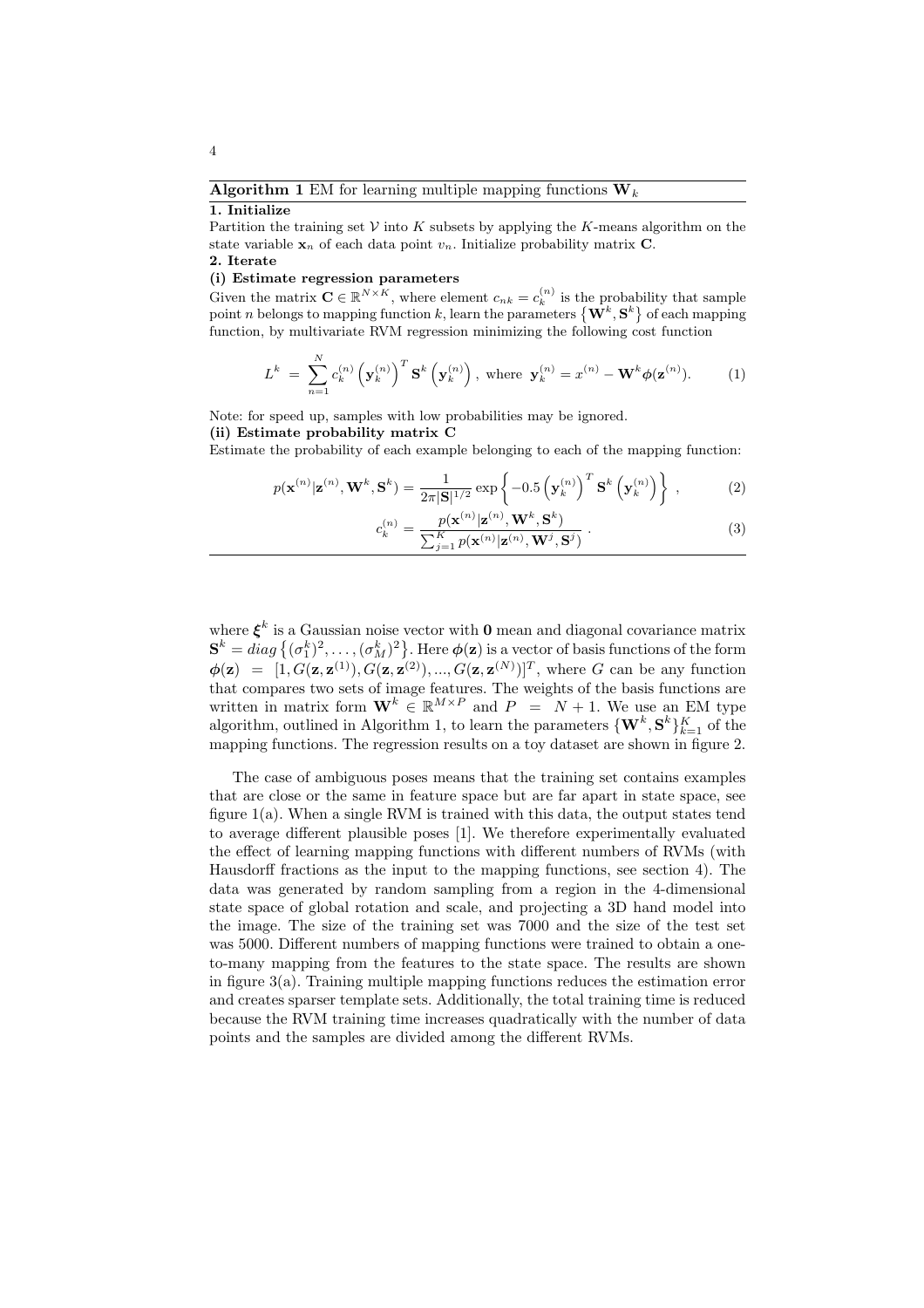

Fig. 2. RVM regression on a toy dataset. The data set consists of 200 samples from three polynomial functions with added Gaussian noise. (a) Initial clustering using K-means. (b),  $(c)$ , (d) Learned RVM regressors after the 1st, 4th and 10th iteration, respectively. Each sample data is shown with the colour of the regressor with the highest probability. A Gaussian kernel with a kernel width of 1.0 was used to create the basis functions. Only 14 samples were retained after convergence.

SC

 $\sqrt{ }$ 

SC

 $\sqrt{ }$ 

|    |          |                                          |                |                 | $-$ HD $\parallel$      |                  | $-$ HD                    |                 | $-HD$                     |
|----|----------|------------------------------------------|----------------|-----------------|-------------------------|------------------|---------------------------|-----------------|---------------------------|
|    |          |                                          |                | 20              |                         | 20               |                           | 20 <sub>1</sub> |                           |
|    |          | $#$ RVMs relevant approx. total mean RMS |                |                 |                         |                  |                           |                 |                           |
|    |          | templates training time                  | error          | 15<br>angle 1   |                         | 15               |                           | 15<br>o         |                           |
|    | 13.48 %  | $360 \,\mathrm{min}$                     | 15.82°         |                 |                         |                  |                           |                 |                           |
| 5  | 13.04 %  | $150 \text{ min}$                        | $7.68^\circ$   | RMS error<br>15 |                         | $\frac{9}{5}$ 10 |                           | 동<br>또 10       |                           |
| 10 | 10.76 %  | $90 \text{ min}$                         | $5.23^{\circ}$ |                 |                         |                  |                           |                 |                           |
| 15 | $9.52\%$ | $40 \text{ min}$                         | $4.69^{\circ}$ |                 |                         |                  |                           |                 |                           |
| 20 | 7.78 %   | $25 \text{ min}$                         | $3.89^\circ$   |                 |                         |                  |                           |                 |                           |
|    |          |                                          |                |                 | 02<br>04<br>noise ratio | 0 <sub>5</sub>   | 0.2<br>0.4<br>noise ratio | 0.6             | 0.2<br>0.4<br>noise ratio |
| a  |          |                                          |                | $\mathbf{p}$    |                         |                  |                           |                 |                           |

Fig. 3. (a) Single vs. multiple RVMs. Results of training different numbers of RVMs on the same dataset. Multiple RVMs learn sparser models, require less training time and yield a smaller estimation error.

(b) Robustness analysis. Pose estimation error when using two different types of features: histograms of shape contexts (SC) and Hausdorff matching costs (HD). Plotted is the mean and standard deviation of the RMS error of three estimated pose parameters as a function of image noise level. Hausdorff features are more robust to edge noise.

## 3 Training an RVM with multivariate outputs

During the regression stage, each mapping function is learned using an extension of the RVM regression algorithm [21]. The attraction of the RVM is that it has good generalization performance, while achieving sparsity in the representation. For our case this means that the matrices  $\mathbf{W}^k$  only have few non-zero columns. Each column corresponds to the Hausdorff scores obtained by matching a specific shape template to the examples edge maps. Hence, only a fraction of the total number of shape templates needs to be stored. The RVM is a Bayesian regression framework, in which the weights of each input example are governed by a set of hyperparameters. These hyperparameters describe the posterior distribution of the weights and are estimated iteratively during training. Most hyperparameters approach infinity, causing the posterior distributions of the effectively setting the

SC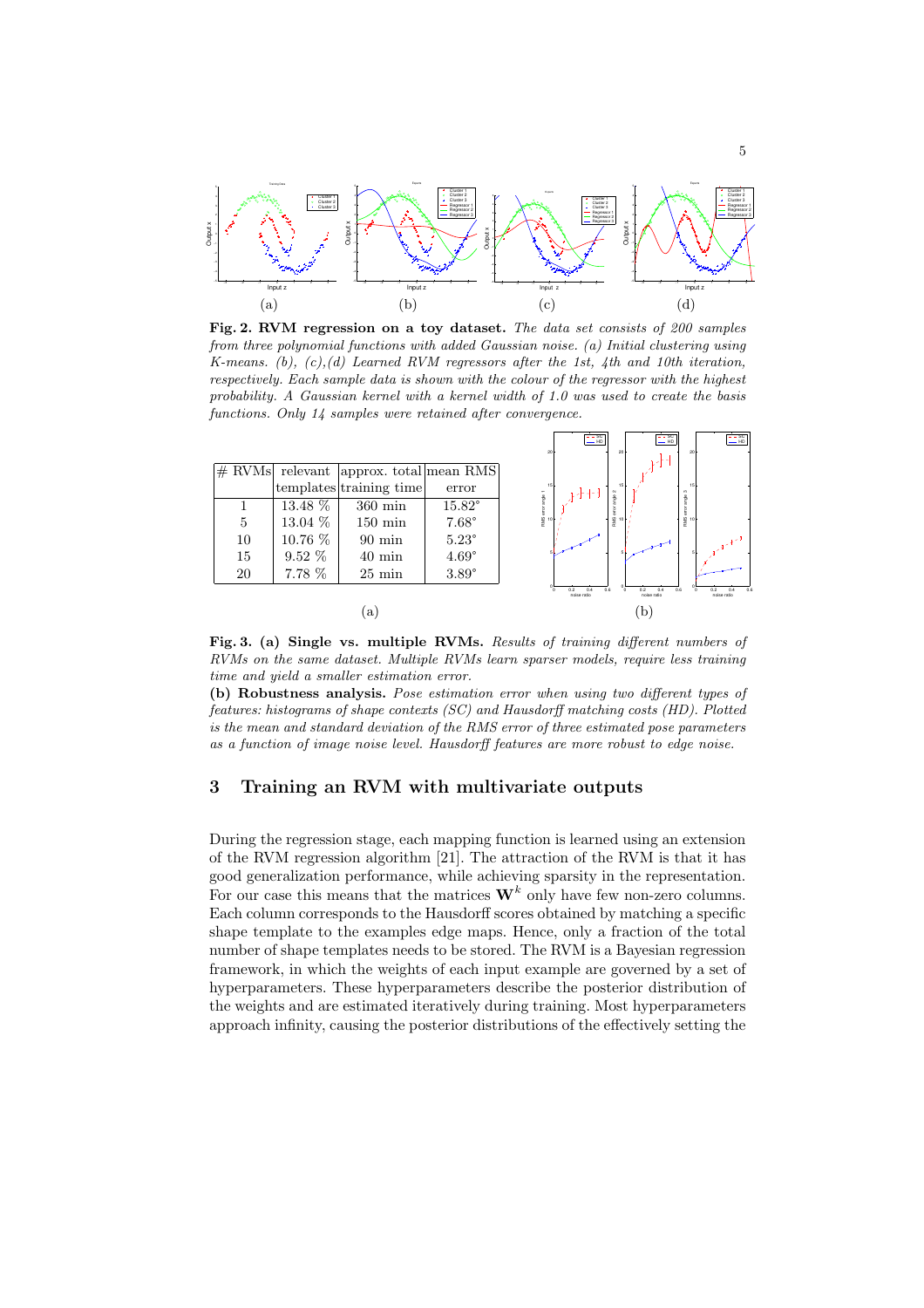corresponding weights to zero. The remaining examples with non-zero weights are called relevance vectors.

Tipping's formulation in [21] only allows regression from multivariate input to a univariate output variable. One solution is to use a single RVM for each output dimension. For example, Williams *et al.* used separate RVMs to track the four parameters of a 2D similarity transform of an image region [25]. This solution has the drawback that one needs to keep separate sets of selected examples for each RVM. We introduce the multivariate RVM (MVRVM) which extends the RVM framework to multivariate outputs, making it a general regression tool.<sup>1</sup> This formulation allows us to choose the same set of templates for all output dimensions.

A ridge regression scheme is used in  $[1, 2]$ , which also allows selecting the same templates for all output dimensions. However, ridge regression directly optimizes over the weights without the use of hyperparameters. In contrast, we extend the framework in [21] to handle multivariate outputs. A data likelihood is obtained as a function of weight variables and hyperparameters. The weight variables are then analytically integrated out to a obtain marginal likelihood as function of the hyperparameters. An optimal set of hyperparameters is obtained by maximizing the marginal likelihood over the hyperparameters using a version of the fast marginal likelihood maximization algorithm [22]. The optimal weight matrix is obtained using the optimal set of hyperparameters.

The rest of this section details our proposed extension of the RVM framework to handle multivariate outputs and how this is used to minimize the cost function described in eqn (1) and learn the parameters of a mapping function,  $\mathbf{W}^{k}$  and  $\mathbf{S}^k$ . We can rewrite eqn (1) in the following form

$$
L^{k} = \sum_{n=1}^{N} \log \mathcal{N}(\hat{\mathbf{x}}_{k}^{(n)} | \mathbf{W}^{k} \hat{\boldsymbol{\phi}}_{k}(\mathbf{z}^{(n)}), \mathbf{S}^{k}),
$$
\n(5)

where, 
$$
\hat{\mathbf{x}}_k^{(n)} = \sqrt{c_k^{(n)}} \mathbf{x}^{(n)}
$$
 and  $\hat{\boldsymbol{\phi}}_k(\mathbf{z}^{(n)}) = \sqrt{c_k^{(n)}} \boldsymbol{\phi}(\mathbf{z}^{(n)})$  (6)

We need to specify a prior on the weight matrix to avoid overfitting. We follow Tipping's relevance vector approach [21] and assume a Gaussian prior for the weights of each basis function. Let  $\mathbf{A} = diag(\alpha_1^{-2}, \dots, \alpha_P^{-2})$ , where each element  $\alpha_i$  is a hyperparameter that determines the *relevance* of the associated basis function. The prior distribution over the weights is then

$$
p(\mathbf{W}^{k}|\mathbf{A}^{k}) = \prod_{r=1}^{M} \prod_{j=1}^{P} \mathcal{N}(w_{rj}^{k}|0, \alpha_{j}^{-2}),
$$
\n(7)

where  $w_{rj}^k$  is the element at  $(r, j)$  of the weight matrix  $\mathbf{W}^k$ . We can now completely specify the parameters of the  $k^{th}$  mapping function as  $\{ {\bf W}^{k},{\bf S}^{k},{\bf A}^{k} \}$ . As the form and the learning routines of parameters of each expert are the same, we

 $\frac{1}{1}$  Code is available from http://mi.eng.cam.ac.uk/~at315/MVRVM.htm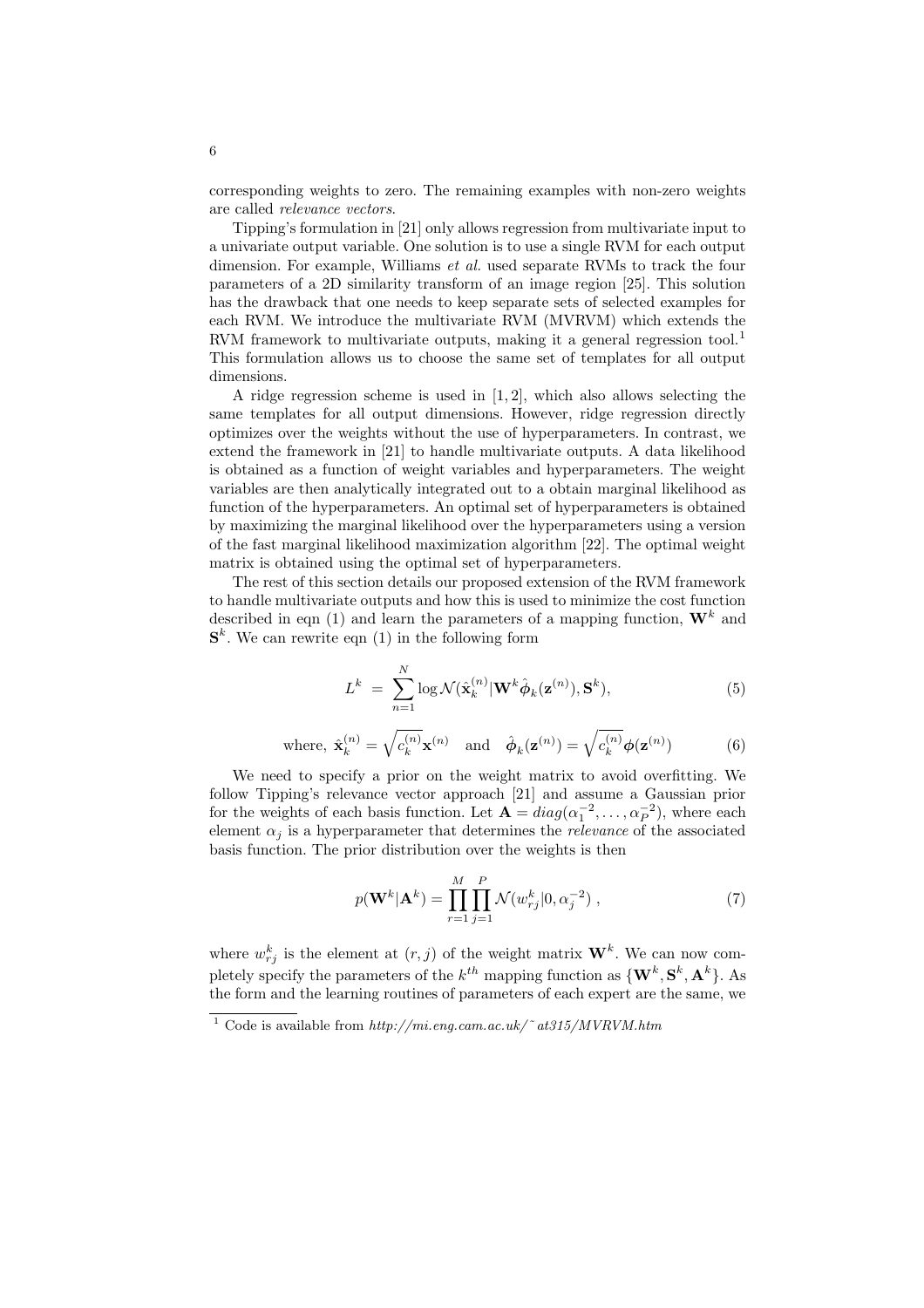drop the index  $k$  for clarity in the rest of the section. A likelihood distribution of the weight matrix  $\bf{W}$  can be written as

$$
p(\{\hat{\mathbf{x}}^{(n)}\}_{n=1}^N|\mathbf{W},\mathbf{S}) = \prod_{n=1}^N \mathcal{N}(\hat{\mathbf{x}}^{(n)}|\mathbf{W}\hat{\boldsymbol{\phi}}(\mathbf{z}^{(n)}),\mathbf{S}).
$$
\n(8)

Let  $\mathbf{w}_r$  be the weight vector for the  $r^{th}$  component of the output vector **x**, such that  $\mathbf{W} = [\mathbf{w}_1, \dots, \mathbf{w}_r, \dots, \mathbf{w}_M]^T$  and let  $\tau_r$  be the vector with the  $r^{th}$ component of all the example output vectors. Exploiting the diagonal form of S, the likelihood can be written as a product of separate Gaussians of the weight vectors of each output dimension:

$$
p(\{\hat{\mathbf{x}}^{(n)}\}_{n=1}^N|\mathbf{W},\mathbf{S}) = \prod_{r=1}^M \mathcal{N}(\tau_r|\mathbf{w}_r\hat{\boldsymbol{\Phi}}, \sigma_r^2) ,
$$
 (9)

where  $\hat{\Phi} = [1, \hat{\phi}(\mathbf{z}_1), \hat{\phi}(\mathbf{z}_2), \dots, \hat{\phi}(\mathbf{z}_N)]$  is the *design matrix*. The prior distribution over the weights is rewritten in the following form

$$
p(\mathbf{W}|\mathbf{A}) = \prod_{r=1}^{M} \prod_{j=1}^{P} \mathcal{N}(w_{rj}|0, \alpha_j^{-2}) = \prod_{r=1}^{M} \mathcal{N}(\mathbf{w}_r|\mathbf{0}, \mathbf{A}).
$$
 (10)

Now the posterior on  $W$  can be written as the product of separate Gaussians for the weight vectors of each output dimension:

$$
p(\mathbf{W}|\{\hat{\mathbf{x}}\}_{n=1}^{N}, \mathbf{S}, \mathbf{A}) \propto p(\{\hat{\mathbf{x}}\}_{n=1}^{N}|\mathbf{W}, \mathbf{S}) p(\mathbf{W}|\mathbf{A})
$$
\n(11)

$$
\propto \prod_{r=1}^{M} \mathcal{N}(\mathbf{w}_r | \mu_r, \Sigma_r), \qquad (12)
$$

where  $\mu_r = \sigma_r^{-2} \Sigma_r \mathbf{\Phi}^T \tau_r$  and  $\Sigma_r = (\sigma_r^{-2} \mathbf{\Phi}^T \mathbf{\Phi} + \mathbf{A})^{-1}$  are the mean and the covariance of the distribution of  $w_r$ . Given the posterior for the weights, we can choose an optimal weight matrix if we obtain a set of hyperparameters that maximise the data likelihood in eqn (12). The Gaussian form of the distribution allows us to the remove the weight variables by analytically integrating them out. Exploiting the diagonal form of S and A once more, we marginalize the data likelihood over the weights:

$$
p(\{\hat{\mathbf{x}}\}_{n=1}^N|\mathbf{A},\mathbf{S}) = \int p(\{\hat{\mathbf{x}}\}_{n=1}^N|\mathbf{W},\mathbf{S}) p(\mathbf{W}|\mathbf{A}) d\mathbf{W}
$$
(13)

$$
= \prod_{r=1}^{M} \int \mathcal{N}(\tau_r | \mathbf{w}_r \hat{\boldsymbol{\Phi}}, \sigma_r^2) \mathcal{N}(\mathbf{w}_r | \mathbf{0}, \mathbf{A}) \tag{14}
$$

$$
= \prod_{r=1}^{M} |\mathbf{H}_r|^{-\frac{1}{2}} \exp\left(-\frac{1}{2}\tau_r^T \mathbf{H}_r^{-1} \tau_r\right), \tag{15}
$$

where  $\mathbf{H}_r = \sigma_r^2 \mathbf{I} + \hat{\boldsymbol{\Phi}} \mathbf{A}^{-1} \hat{\boldsymbol{\Phi}}^T$ . An optimal set of hyperparameters  $\{\alpha_j^{opt}\}_{j=1}^P$  and noise parameters  $\{\sigma_r^{opt}\}_{r=1}^M$  is obtained by maximising the marginal likelihood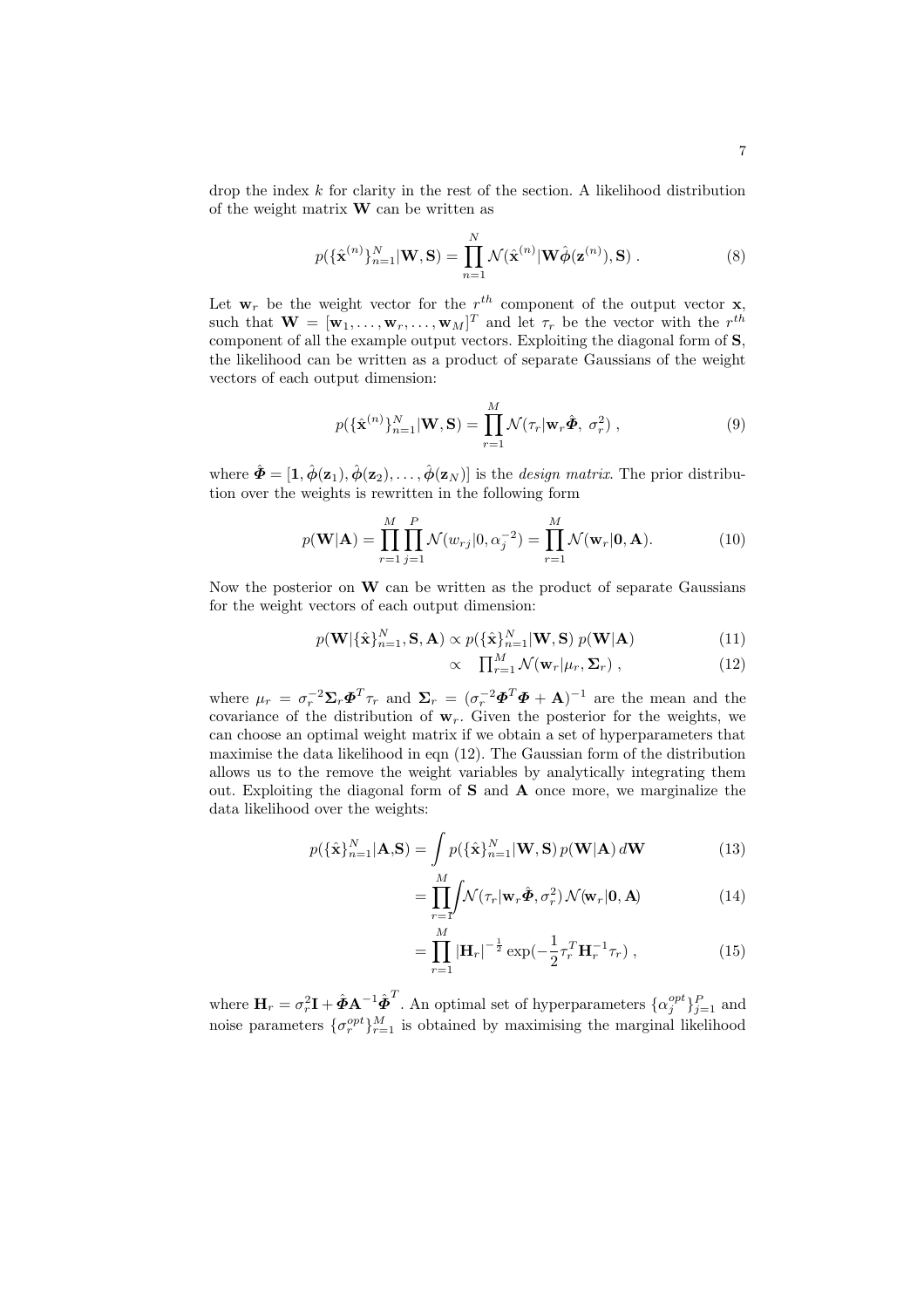using bottom-up basis function selection as described by Tipping et al. in [22]. Again, the method was extended to handle the multivariate outputs. Details of this extension can be found in [19]. The optimal hyperparameters are then used to obtain the optimal weight matrix:

$$
\mathbf{A}^{opt} = diag(\alpha_1^{opt}, \dots, \alpha_P^{opt}) \qquad \mathbf{\Sigma}_r^{opt} = ((\sigma_r^{opt})^{-2} \hat{\mathbf{\Phi}}^T \hat{\mathbf{\Phi}} + \mathbf{A}^{opt})^{-1} \mu_r^{opt} = (\sigma_r^{opt})^{-2} \mathbf{\Sigma}_r^{opt} \mathbf{\Phi}^T \tau_r \qquad \mathbf{W}^{opt} = [\mu_1^{opt}, \dots, \mu_M^{opt}]^T
$$

#### 4 Robust representation of image features

In this paper, we use Hausdorff fractions [10] in the feature comparison function G. Given two shapes represented by edge point sets  $z^{(i)}$  and  $z^{(j)}$ , the Hausdorff fraction  $f^{HD}$  is defined as the ratio of points of the first shape that are within a certain distance  $\delta$  from the points of the second shape:

$$
f^{HD}(\mathbf{z}^{(i)}, \mathbf{z}^{(j)}) = \frac{|\mathbf{z}_{\delta}^{(i)}|}{|\mathbf{z}^{(i)}|}, \text{ where } \mathbf{z}_{\delta}^{(i)} = \{a \in \mathbf{z}^{(i)} : \min_{b \in \mathbf{z}^{(j)}} ||a - b|| < \delta\}. \tag{16}
$$

$$
G^{HD}(\mathbf{z}^{(i)}, \mathbf{z}^{(j)}) = \exp\left\{-f^{HD}\right\}.
$$
\n(17)

The use of edge gradient information increases the discriminative power of these matching methods [12], thus we compute the matching cost with eight discrete orientation channels [8, 18].

We performed experiments comparing the robustness of Hausdorff fraction based features  $G^{HD}$  and features based on 100-dimensional shape-context histograms  $G^{SC}$ , described in [1, 2]. For this, a training image set is created by sampling a region in state space, in this case three rotation angles over a limited range, and using the sampled pose vectors to project a 3D hand model into the image. Because the Hausdorff features are neither translation nor scale invariant, additional training images of scaled and locally shifted examples are generated. After RVM training, a set of around 30 templates out of 200 are chosen for both, shape context and Hausdorff features. However note that the templates chosen by the RVM for each methods may differ. For testing, 200 poses are generated by randomly sampling the same region in parameter space and introducing different amounts of noise by introducing edges of varying length and curvature. Figure 3(b) shows the dependency of the RMS estimation error (mean and standard deviation) on the noise level. Hausdorff features are significantly more robust to edge noise than shape context features.

#### 5 Pose estimation and tracking

Given a candidate object location in the image we obtain  $K$  possible poses from the mapping functions, see figure 4(a). For each mapping function  $W_k$ the templates selected by the RVM are matched to the input and the resulting Hausdorff fractions form the basis function vector  $\phi^{HD}$ . We then use regression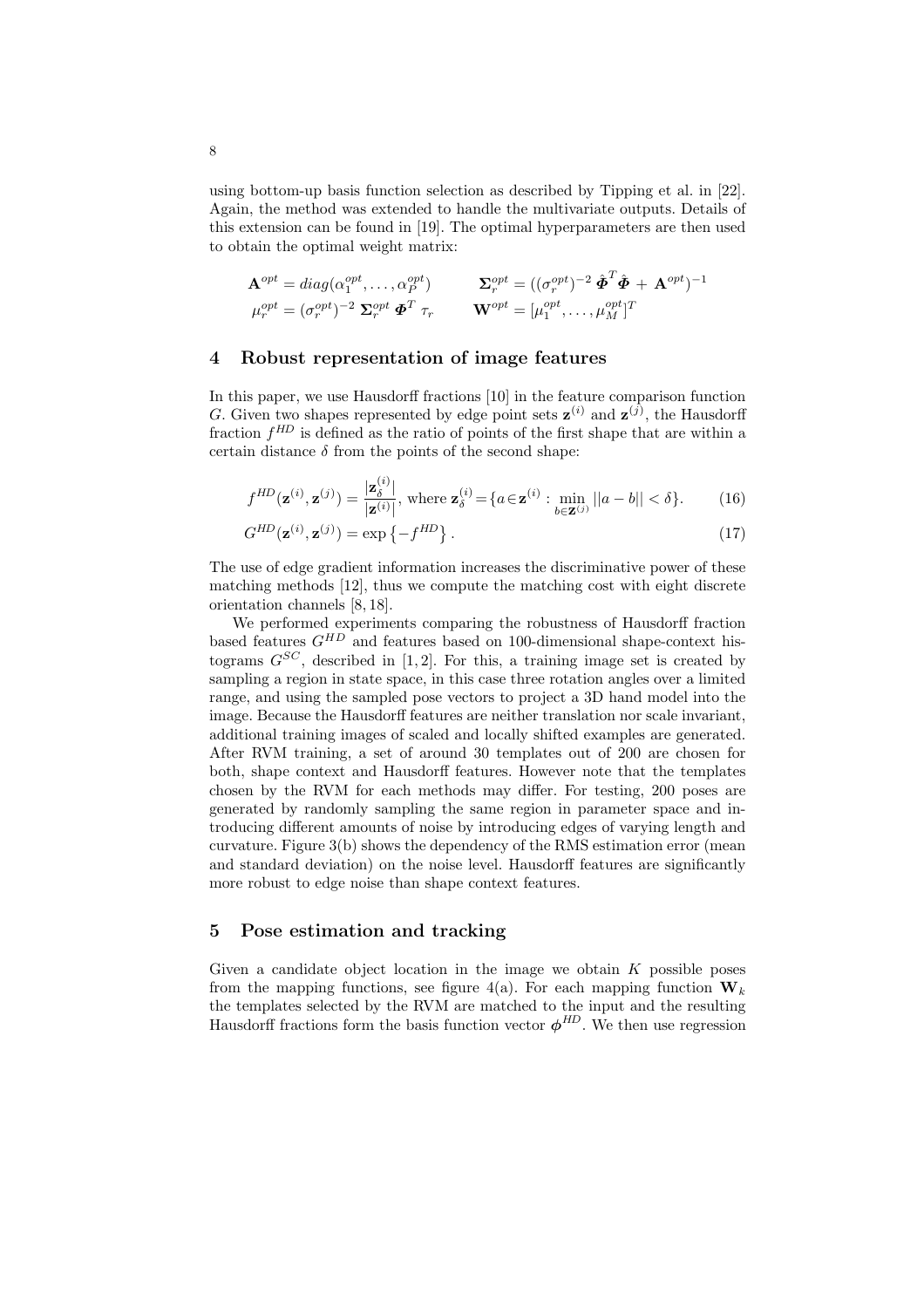

Fig. 4. (a) Pose estimation. At each candidate location the features are obtained by Hausdorff matching and the RVMs yield pose estimates. These are used to project the 3D model and evaluate likelihoods.

(b) Probabilistic tracking. The modes of likelihood distribution, obtained through the RVM mapping functions, are propagated through a bank of Kalman filters [6]. The posterior distributions are represented with an L-mode piecewise Gaussian model. At each frame, the L Kalman filter predictions and K RVM observations are combined to generate possible  $L \times K$  Gaussian distributions. Out of these, L Gaussians are chosen to represent the posterior probability and propagated to the next level. The circles in the figure represent the covariance of Gaussians.

to obtain  $K$  pose estimates via  $\mathbf{x}_k = \mathbf{W}^k \boldsymbol{\phi}^{HD}$ . A set of candidate object locations is obtained by skin colour detection for hands and background estimation for full human body motion. Given M candidate positions we thus obtain  $K \times M$  pose hypotheses, which are used to project the 3D object model into the image and obtain image likelihoods.

The observation model for the likelihood computation is based on edge and silhouette cues. As a likelihood model for hand tracking we use the function proposed in [18], which combines chamfer matching with foreground silhouette matching, where the foreground is found by skin colour segmentation. The same likelihood function is used in the full body tracking experiments, with the difference that in this case the foreground silhouette is estimated by background subtraction.

Temporal information is needed to resolve the ambiguous poses and to obtain a smooth trajectory through the state-space after the pose estimation is done at every frame. We embed pose estimation with multiple RVMs within a probabilistic tracking framework, which involves representing and maintaining distributions of the state x over time.

The distributions are represented using a piecewise Gaussian model [6] with L components. The evaluation of the distribution at one time instant  $t$  involves the following steps (see figure  $4(b)$ ):

(1) Predict each of the L components,

- $(2)$  perform RVM regression to obtain K hypotheses,
- (3) evaluate likelihood computation for each hypothesis,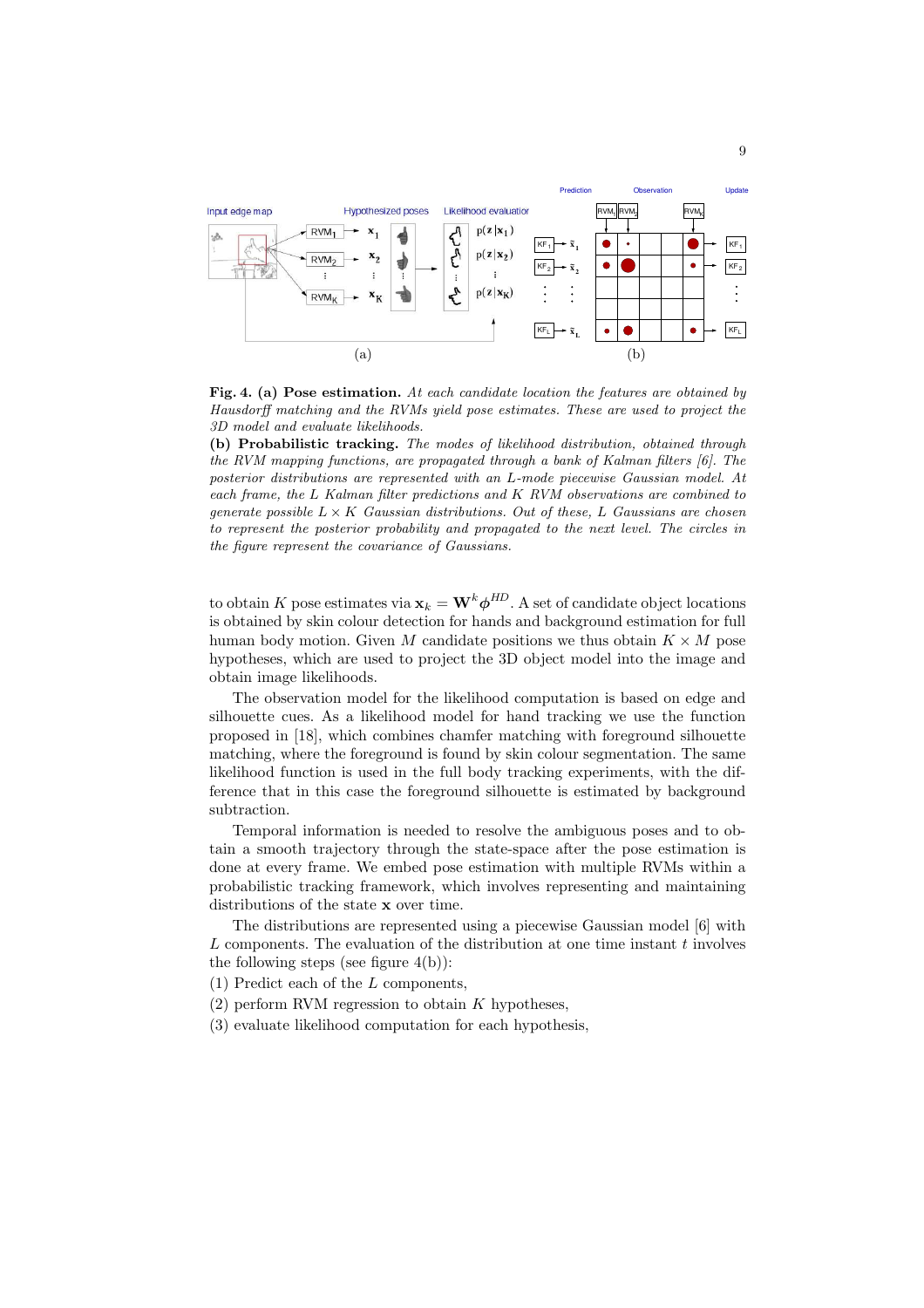(4) compute the posterior distribution for each of  $L \times K$  components,

 $(5)$  select L components to propagate to next time step,

The dynamics are modeled using a constant velocity model with large process noise [6], where the noise variance is set to the variance of the mapping error estimated at the RVM learning stage. At step (5) k-means clustering is used to identify the main components of the posterior distribution in the state space, similar to [24]. Components with the largest posterior probability are chosen from each cluster in turn, ensuring that not all components represent only one region of the state-space.

For a given frame the correct pose does not always have the largest posterior probability. Additionally, the uncertainty of pose estimation is larger in some regions in state space than in others, and a certain number of frames may be needed before the pose ambiguity can be resolved. The largest peak of the posterior fluctuates among different trajectories as the distribution is propagated. Hence a history of the peaks of the posterior probability needs to be considered before a consistent trajectory is found that links the peaks over time. In our experiments a batch Viterbi algorithm is used to find such a path.

#### 6 Results and Evaluation

Global pose: In our first experiment, we estimate the three rotation angles and the scale of a pointing hand. We use 10 RVMs to learn the mapping. First 5000 templates are created from a 3D model by random sampling from the state-space. The task is to choose the relevant templates for pose estimation from these templates. Even though we do not estimate image plane translation using the mapping functions, we allow random translation within 7 pixels range in the generated images to achieve translation invariance within a short range. After training the RVMs, a total of 325 relevant templates out of 5000 were selected. For comparison, Stenger *et al.* used approximately 12 000 templates to estimate a similar type of motion [18]. The learned RVM mapping functions are used to estimate the rotation angles and the scale of a pointing hand in a sequence of 1100 frames. Skin colour detection is used to find candidate locations for applying the mapping functions. However, the mapping functions themselves only receive an edge map as their input. The tracking framework described in section 5 is then applied to the detection results at every frame. Figure (5) shows some example frames from this sequence.

Hand articulation : The method is applied to the hand open-close sequence with 88 frames from [18], where approximately 30 000 templates were required for tracking. To capture typical hand motion data, we use a large set of 10 dimensional joint angle data obtained from a data glove. The pose data was approximated by the first four principal components. We then projected original hand glove data into those 4 dimensions. The global motion of the hand in that sequence was limited to a certain region of the global space  $(80^{\circ}, 60^{\circ} \text{and } 40^{\circ})$ in rotation angles and 0.6 to 0.8 in scale). The eight-dimensional state space is defined by the four global and four articulation parameters. A set of 10 000

10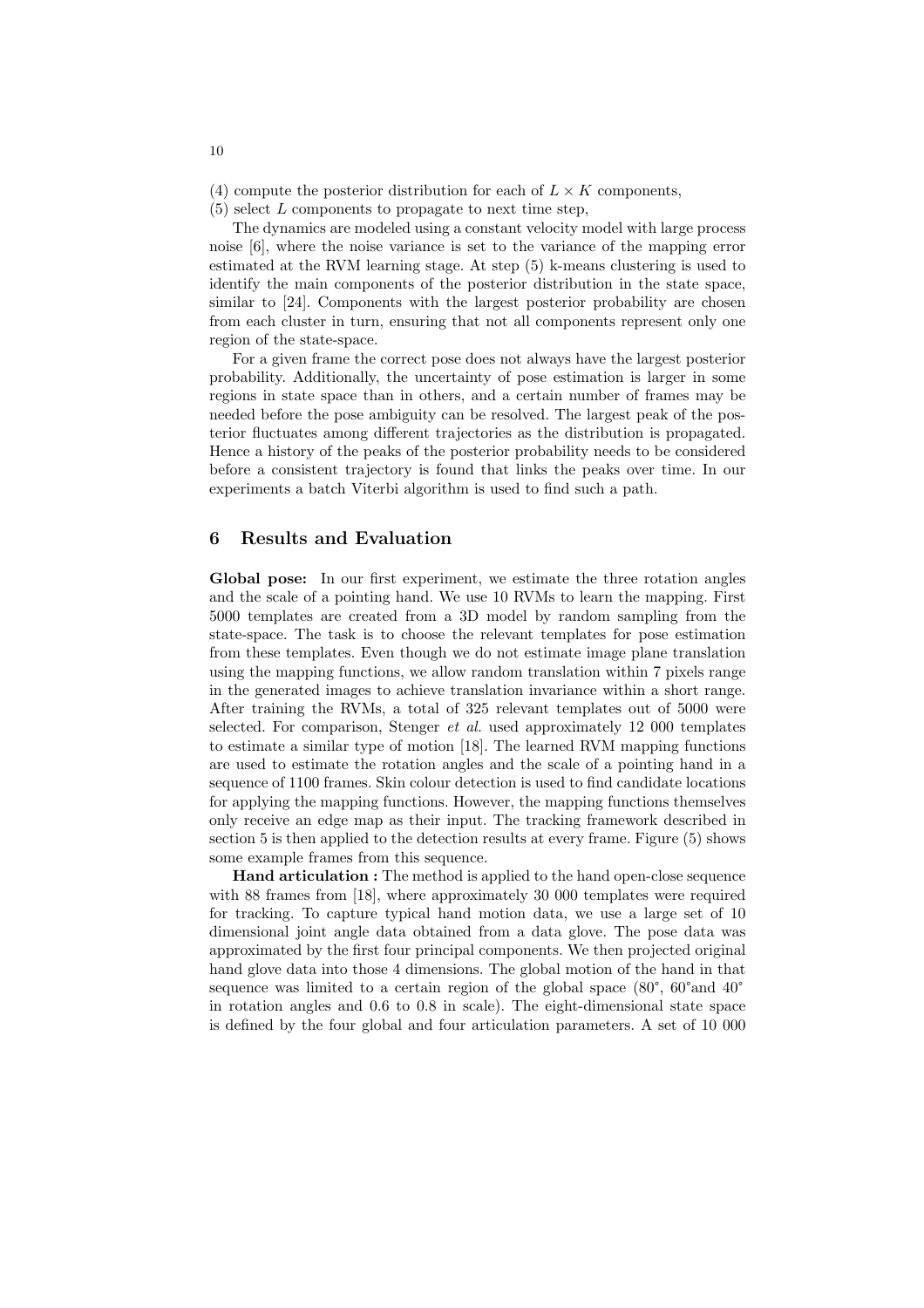templates is generated by random sampling in this state space. After training 10 RVMs, 455 templates out of 10 000 are retained. Due to the large amount of background clutter in the sequence, skin colour detection is used in this sequence to remove some of the background edges for this sequence. Tracking results are shown in figure (6).

Full body articulation: In order to track full body motion, we use a data set from the CMU motion capture database of walking persons (∼ 9000 data points). In order to reduce the RVM training time, the data is projected onto the first six principal components.

The first input sequence is a person walking fronto parallel to the camera. The global motion is mainly limited to translation. The eight-dimensional state-space is defined by two global and six articulation parameters. A set of 13,000 training samples were created by sampling the region. We use 4 RVM mapping functions to approximate the one-to-many mapping. A set of 118 relevant templates is retained after training. Background subtraction is used to remove some of the background edges. The tracking results are shown in figure (7). The second input sequence is a video of a person walking in a circle from [15]. The range of global motion is set to 360° around axis normal to the ground plane and 20° in the tilt angle. The range of scales is 0.3 to 0.7. The nine-dimensional statespace region is defined by these three global and six articulation parameters. A set of 50 000 templates is generated by sampling this region. We use 50 RVM mapping functions to approximate the one-to-many mapping. A set of 984 relevant templates is retained after training. Background subtraction is used to remove some of the background edges. The tracking results are shown in figure (8).

Computation time: The execution time in the experiments varies from 5 to 20 seconds per frame (on a Pentium IV, 2.1 GHz PC), depending on the number of candidate locations in each frame. The computational bottleneck is the model projection in order to compute the likelihoods (approximately 100 per second). For example, for 30 search locations and 50 RVM mapping functions result in 1500 model projections, requiring 15 seconds. It can be observed that most mapping functions do not yield high likelihoods, thus identifying them early will help to reduce the computation time.

#### 7 Summary and conclusion

This paper has introduced an EM type algorithm to learn a one-to-many mapping using multiple relevance vector machines. To this end the original RVM formulation was extended to allow for multivariate outputs. The method was applied to the problem of pose estimation from a single frame, where the RVMs were used to select relevant templates from a large set of candidate templates.

Pose estimation was embedded within a tracking framework, combining both discriminative and generative methods: At each frame the set of mappings from feature to parameter space generates a set of pose hypotheses, which are then used to project a 3D model and compute an image likelihood. The state posterior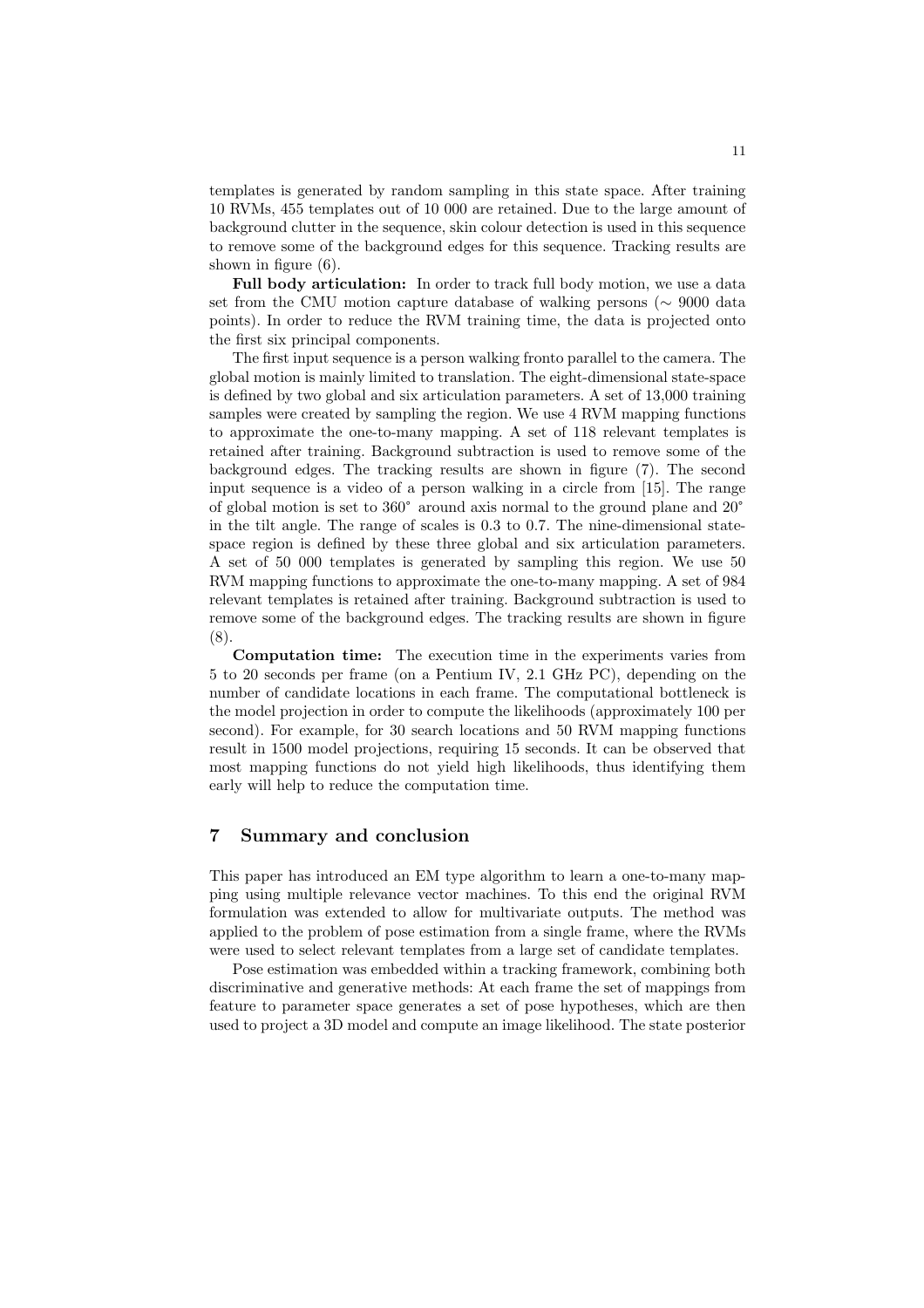

Fig. 5. Tracking a pointing hand. Example frames from tracking a pointing hand sequence with 1100 frames using a single camera are shown. The model contours corresponding to the optimal path through the state distribution are superimposed, and the 3D model is shown below. A total of 389 relevant templates, divided between 10 RVM mapping functions, were used to estimate the hand pose. For comparison, Stenger et al. [18] used 12 000 templates to estimate a similar type of motion.



Fig. 6. Tracking an opening and closing hand. This sequence shows tracking of opening and closing hand motion together with global motion on a sequence from [18]. A total of 537 relevant templates were used with 20 RVM mapping functions for pose estimation. As a comparison [18] used about 30 000 templates to track the same sequence.

distribution, represented by a piecewise Gaussian distribution, is propagated over time, and dynamic information is included using a bank of Kalman filters. A batch Viterbi algorithm is used to find a path through the peaks of this distribution in order to resolve ambiguous poses.

Template-based pose estimation schemes solve the problem of initialisation and pose-recovery and maintain multiple hypothesis in tracking articulated objects. Furthermore edge-based schemes are resistant to background clutter and image deformations to a certain degree. However, a major problem is the large number of templates that are needed for the pose estimation of articulated objects [18]. We have presented a scheme where we achieve reduction of two to three orders of magnitude in the number of templates.

Acknowledgments. This work was supported by the Gates Cambridge Trust, the ORS Programme, and Toshiba Research.

### References

1. A. Agarwal and B. Triggs. 3D human pose from silhouettes by relevance vector regression. In Proc. Conf. Computer Vision and Pattern Recognition, volume II, pages 882–888, Washington, DC, July 2004.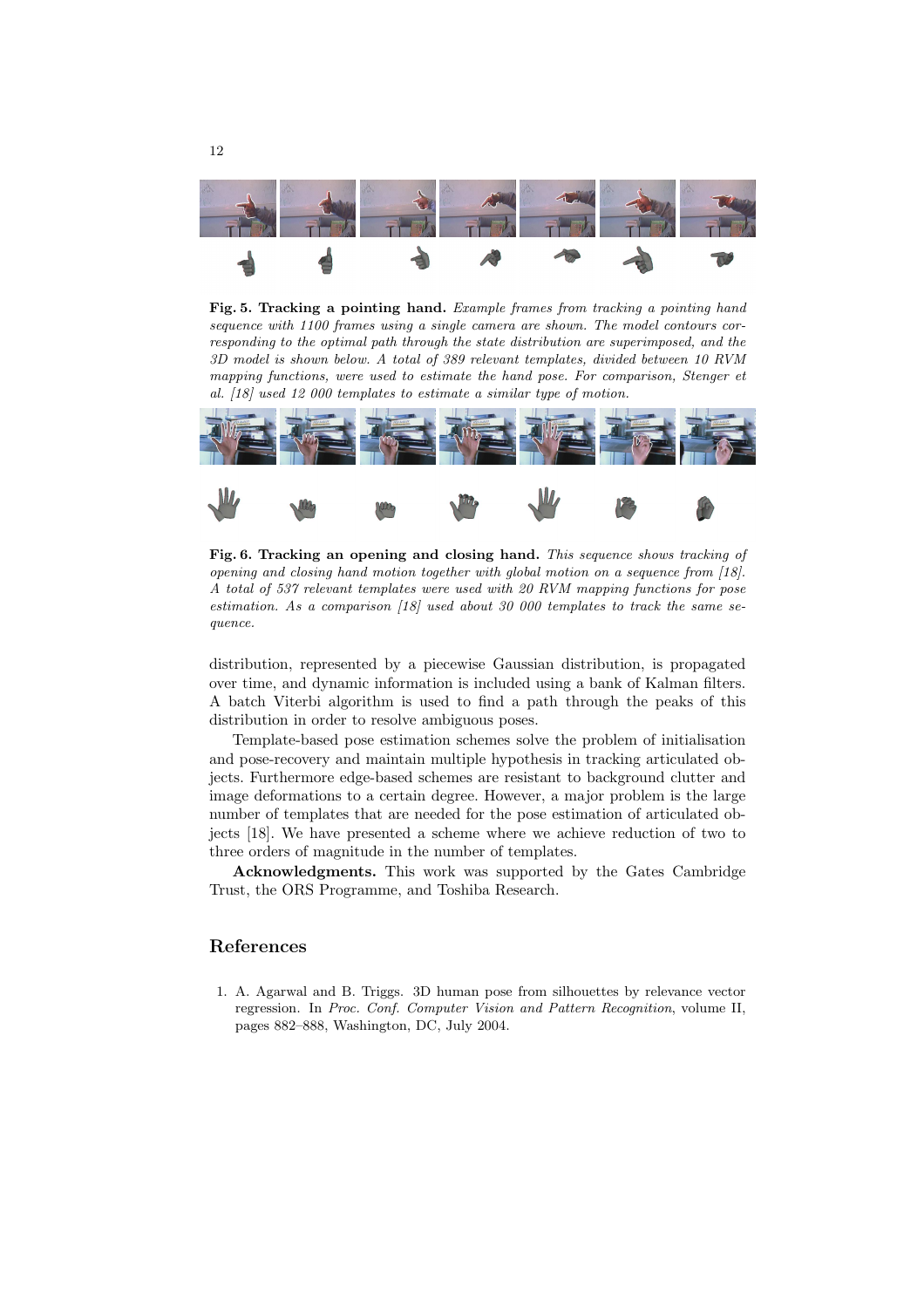

Fig. 7. Tracking a person walking fronto parallel to the camera . The first and second rows shows the frames from [15], overlaid with the body pose corresponding to the optimal path through the posterior distribution and the corresponding the 3D model, respectively. Similarly, second and third rows show the second best path. Notice that the second path describes the walk equally well except for the right-left leg flip which is one of the common ambiguity that arises in human pose estimation from monocular view. A total of 118 templates with 4 RVM mapping functions were used.



Fig. 8. Tracking a person walking in a circle. This figure shows the results of the tracking algorithm on a sequence from [15]. Overlaid is the body pose corresponding to the optimal path through the posterior distribution, the 3D model is shown below. A total of 1429 templates with 50 RVM mapping functions were used.

- 2. A. Agarwal and B. Triggs. Learning to track 3D human motion from silhouettes. In In Proceedings of the 21st International Conference on Machine Learning, pages 9–16, Banff, Canada, 2004.
- 3. A. Agarwal and B. Triggs. Monocular human motion capture with a mixture of regressors. In In IEEE Workshop on Vision for Human Computer Interaction, 2005.
- 4. S. Belongie, J. Malik, and J. Puzicha. Shape matching and object recognition using shape contexts. IEEE Trans. Pattern Analysis and Machine Intell., 24(4):509–522, April 2002.
- 5. M. Brand. Shadow puppetry. In Proc. 7th Int. Conf. on Computer Vision, volume II, pages 1237–1244, Corfu, Greece, September 1999.
- 6. T. J. Cham and J. M. Rehg. A multiple hypothesis approach to figure tracking. In Proc. Conf. Computer Vision and Pattern Recognition, volume II, pages 239–245, Fort Collins, CO, June 1999.
- 7. J. Deutscher, A. Blake, and I. Reid. Articulated body motion capture by annealed particle filtering. In Proc. Conf. Computer Vision and Pattern Recognition, volume II, pages 126–133, Hilton Head, SC, June 2000.